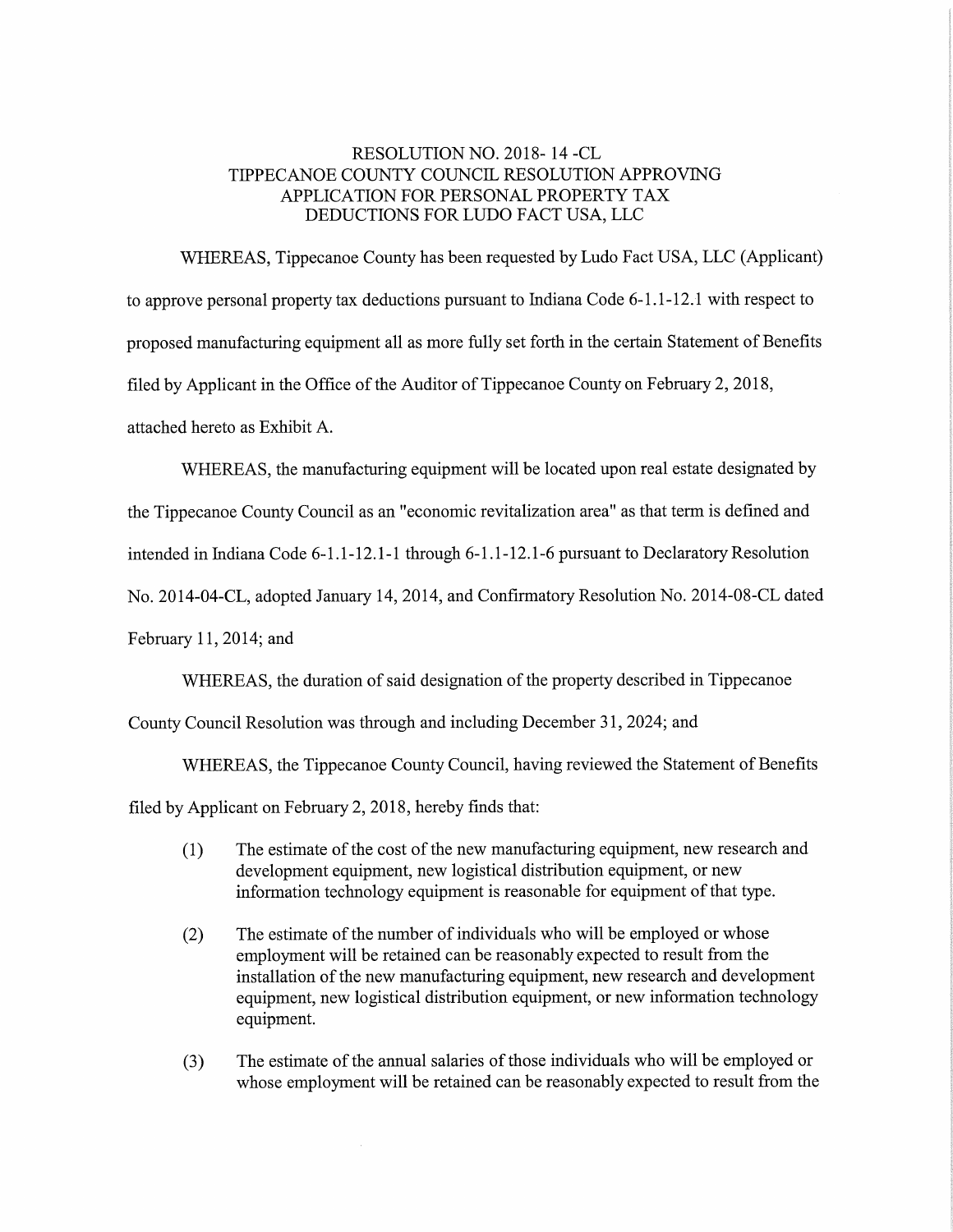proposed installation of new manufacturing equipment, new research and development equipment, new logistical distribution equipment, or new information technology equipment. .

- (4) The other benefits about which information was requested, including the number of individual opportunities for employment, both temporary and permanent, and the compensation to be paid to employees, are benefits of the type and quality anticipated by the County Council within the economic revitalization area, and are benefits that can be reasonably expected to result from the proposed installation of new manufacturing equipment, new research and development equipment, new logistical distribution equipment, or new information technology equipment.
- (5) The totality of benefits is sufficient to justify the deductions.

WHEREAS, the Tippecanoe Council hereby finds that the purposes of Indiana Code chapter §6-1.1-12.1 are served by allowing Applicant the deductions provided by Indiana Code §6-l .1—12. 1-4.5 with respect to installation of new manufacturing equipment for <sup>a</sup> period of five  $(5)$  years.

NOW THEREFORE BE IT RESOLVED by the County Council of Tippecanoe County,

Indiana that the Statement of Benefits filed on February 2, 2018, with respect to the addition of manufacturing equipment proposed by Applicant, be and the same are hereby approved.

BE IT FURTHER RESOLVED that, subject to approva<sup>l</sup> of the Board of Commissioners for Tippecanoe County under Indiana Code  $\S6-1.1-12.1-2(k)$  for statements of benefits concerning property in an allocation area, the Applicant, as owner of property within the above- designated economic revitalization area shall be entitled to the deductions provided by Indiana Code §6-1.1-12.1-5.4 for a period of five (5) years with respect to manufacturing equipment which is installed as contemplated by and reflected in the Statement of Benefits heretofor filed with Tippecanoe County according to the following schedule:

YEAR 1 100%  $YEAR 2$  80%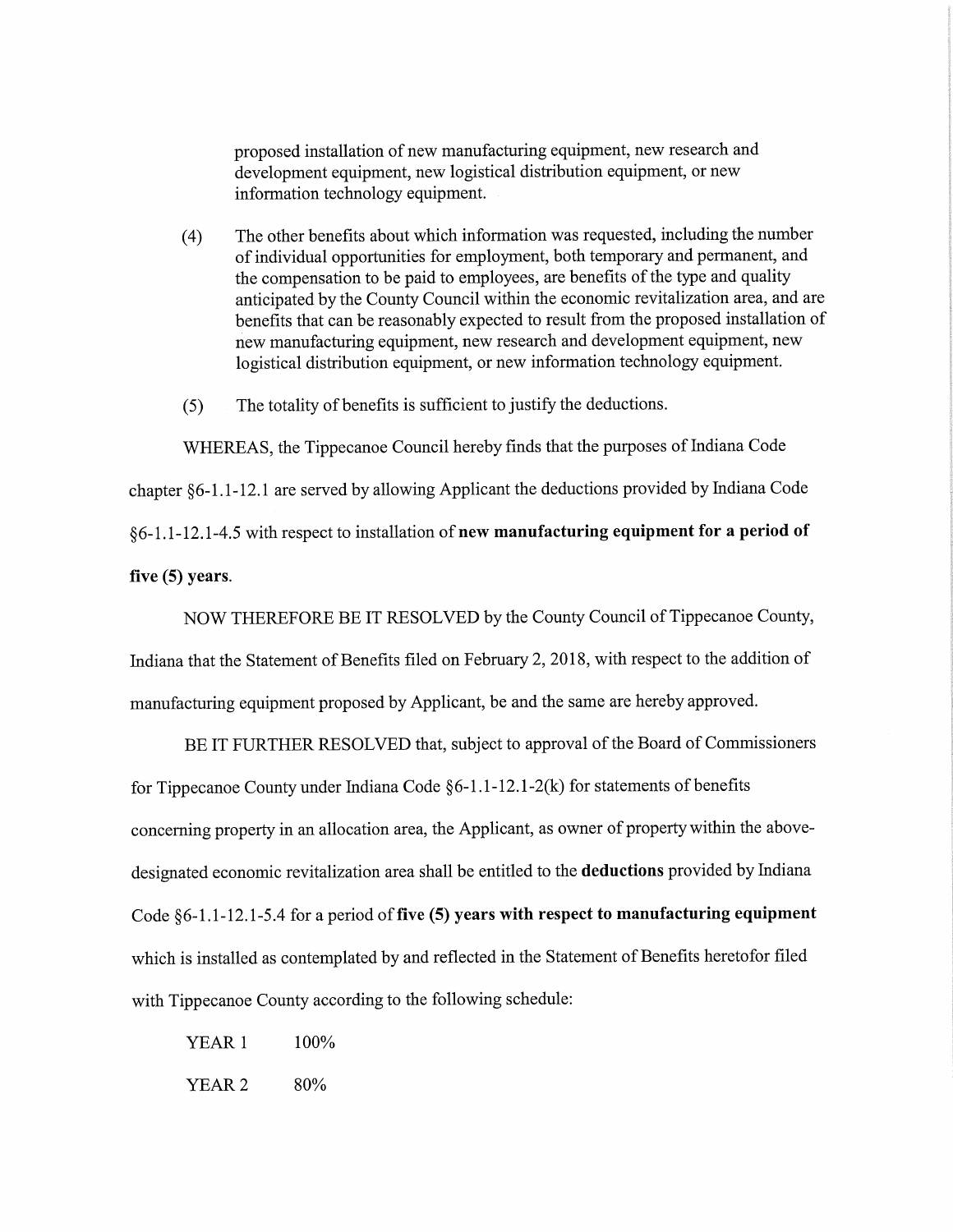60% YEAR<sub>3</sub> YEAR 4 40% YEAR 5 20%

BE IT FINALLY RESOLVED that if any part, parts, clause or portion of this Resolution shall be adjudged invalid or unconstitutional, such invalidity or unconstitutionality shall not affect the validity of the unconstitutionality of this Resolution as a whole or any other part, clause or portion of the Resolution.

Presented to the County Council of Tippecanoe County, Indiana, and adopted this 13th day of March, 2018.

TIPPECANOE GOUNTY COUNCIL

John R. Basham II

Bryan E. Metzger

Vicki L. Burch

Kevin L. Underwood

Kathy

David R. Williams

Roland K. Winger

ATTEST:

Robert Plantenga, Tippecanoe County Auditor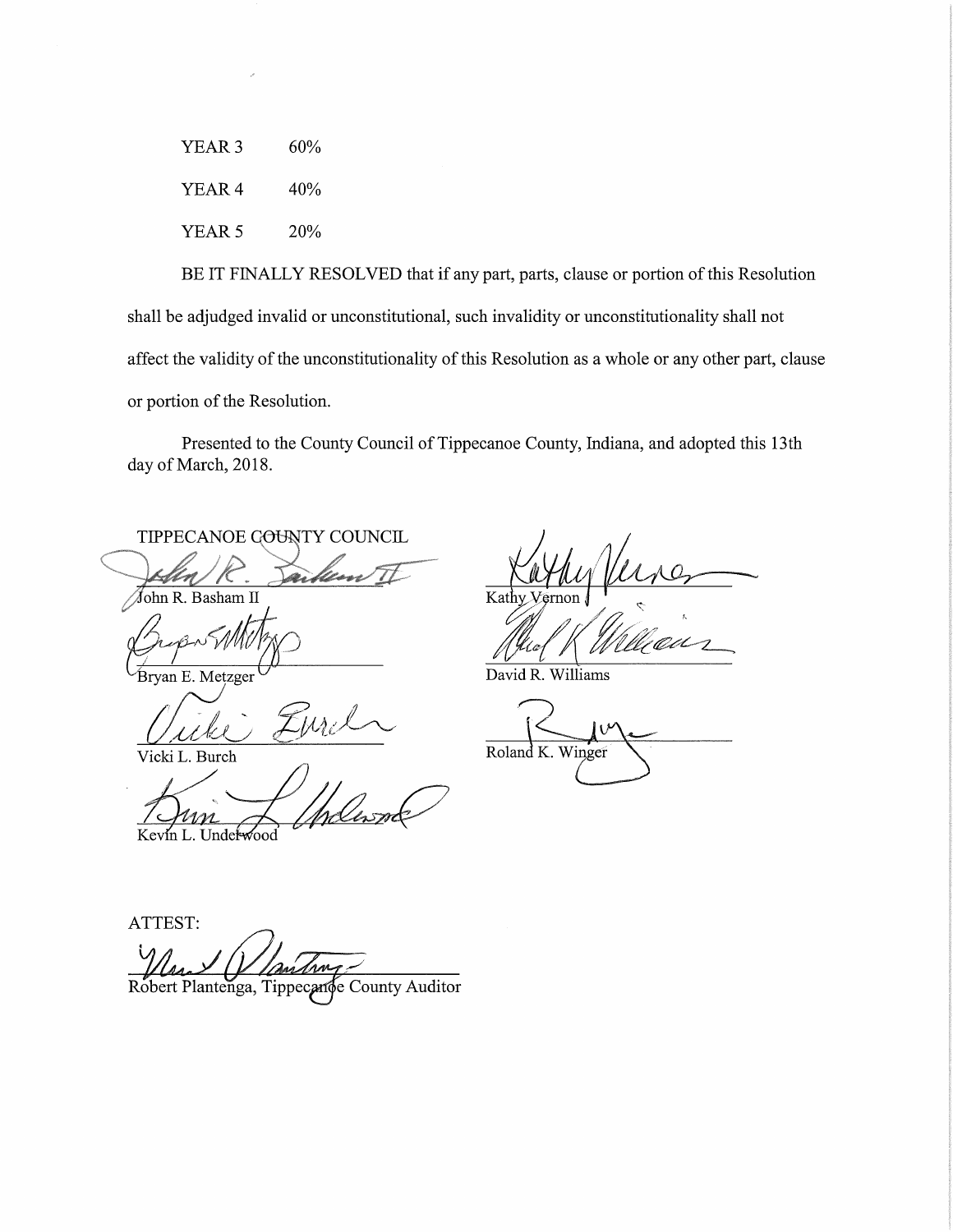STATEMENT OF BENEFITS **FILED**<br>PERSONAL PROPERTY

FORM SB-1/PP

State Form 51764 (R47 11-15)<br>Prescribed by the Department of Local Government Finance FEB 0 2 2018 PRIVACY NOTICE

س<del>رید برای ۱۳۸۵ میل</del>یم میتوانید.<br>**AUDITOR OF TIPPECANOE CO** 

Any information concerning the cost<br>
of the property and specific salaries paid<br>
to individual employees by the property<br>
owner is confidential per IC 6-1.1-12.1-5.1.

**INSTRUCTIONS** 

STATEMENT OF BENEFITS

State Form 51764 (R4 / 11-15)

- <sup>~</sup>'/, This statement must be submitted to the body designating the Economic Revitalization Area prior to the public hearing if the designating body requires information from the applicant in making its decision about Whether to designate an Economic Revitalization Area. Otherwise this statement must be submitted to the designating body BEFORE a person installs the new manufacturing equipment and/or research and development equipment, and/or logistical distribution equipment and/or information technology equipment for which the person wishes to claim <sup>a</sup> deduction. '
- 2. The statement ofbenefits form must be submitted to the designating body and the area designated an economic revitalization area before the installation of qualifying abatable equipment for which the person desires to claim <sup>a</sup> deduction.
- 3. To obtain <sup>a</sup> deduction, <sup>a</sup> person must file <sup>a</sup> certified deduction schedule with the person's personal property return on <sup>a</sup> certified deduction schedule (Form 103-ERA) with the township assessor of the township where the property is situated or with the county assessor if there is no township assessor for the township. The 103-ERA must be filed between January 1 and May 15 of the assessment year in which new manufacturing equipment and/or research and development equipment and/or logistical distribution equipment and/or information technology equipment is installed and fully functional, unless <sup>a</sup> filing extension has been obtained. A person who obtains <sup>a</sup> filing extension must file the form between January 1 and the extended due date of that year.
- 4. Property owners whose Statement of Benefits was approved, must submit Form CF-1/PP annually to show compliance with the Statement of Benefits.  $(IC 6-1.1-12.1-5.6)$
- 5. Fora Form SB~1/PP that is approved after June 30, 2013, the designating body is required to establish an abatement schedule for each deduction allowed. For a Form SB-1/PP that is approved prior to July 1, 2013, the abatement schedule approved by the designating body remains in effect. (IC 6-1.1-12.1-17)

| <b>SECTION 1</b>                                                                                                                                                      |                                          | <b>TAXPAYER INFORMATION</b>   |               |                                                             |                                                          |                                        |              |                          |  |  |
|-----------------------------------------------------------------------------------------------------------------------------------------------------------------------|------------------------------------------|-------------------------------|---------------|-------------------------------------------------------------|----------------------------------------------------------|----------------------------------------|--------------|--------------------------|--|--|
| Name of taxpayer                                                                                                                                                      |                                          |                               |               |                                                             |                                                          | Name of contact person                 |              |                          |  |  |
| Ludo Fact USA LLC                                                                                                                                                     |                                          |                               | Steffen Kosir |                                                             |                                                          |                                        |              |                          |  |  |
| Address of taxpayer (number and street, city, state, and ZIP code)                                                                                                    |                                          |                               |               |                                                             |                                                          | Telephone number                       |              |                          |  |  |
| 4775 Dale Drive, Lafayette, IN 47905                                                                                                                                  |                                          |                               |               |                                                             |                                                          | (765) 588-9138                         |              |                          |  |  |
| <b>SECTION 2</b>                                                                                                                                                      |                                          |                               |               | <b>LOCATION AND DESCRIPTION OF PROPOSED PROJECT</b>         |                                                          |                                        |              |                          |  |  |
| Name of designating body                                                                                                                                              |                                          |                               |               |                                                             |                                                          | Resolution number (s)                  |              |                          |  |  |
| <b>Tippecanoe County Council</b>                                                                                                                                      |                                          |                               |               |                                                             |                                                          |                                        |              |                          |  |  |
| Location of property                                                                                                                                                  |                                          | County                        |               |                                                             | DLGF taxing district number                              |                                        |              |                          |  |  |
| 4775 Dale Drive, Lafayette                                                                                                                                            | Tippecanoe                               |                               |               | Wea                                                         |                                                          |                                        |              |                          |  |  |
| Description of manufacturing equipment and/or research and development equipment<br>and/or logistical distribution equipment and/or information technology equipment. |                                          |                               |               |                                                             | <b>ESTIMATED</b><br>START DATE<br><b>COMPLETION DATE</b> |                                        |              |                          |  |  |
| (Use additional sheets if necessary.)<br>Die-cutter for puzzle production, laminator for mounting puzzle print to                                                     |                                          |                               |               | Manufacturing Equipment                                     |                                                          | 05/18/2018                             |              | 12/31/2019               |  |  |
| chipboard, rigid-box manufacturing machine, a card deck manufacturing and                                                                                             |                                          |                               |               |                                                             |                                                          |                                        |              |                          |  |  |
| packaging machine, and a game / puzzle fulfillment line.                                                                                                              |                                          |                               |               | R & D Equipment                                             |                                                          |                                        |              |                          |  |  |
|                                                                                                                                                                       |                                          |                               |               | Logist Dist Equipment                                       |                                                          |                                        |              |                          |  |  |
|                                                                                                                                                                       |                                          |                               |               | <b>IT Equipment</b>                                         |                                                          |                                        |              |                          |  |  |
| ESTIMATE OF EMPLOYEES AND SALARIES AS RESULT OF PROPOSED PROJECT<br><b>SECTION 3</b>                                                                                  |                                          |                               |               |                                                             |                                                          |                                        |              |                          |  |  |
| Salaries<br>Current number<br>\$1,427,920<br>41 (36 FT, 5 PT)                                                                                                         | Number retained                          | 41                            | Salaries      | \$1,427,920                                                 | Number additional                                        | 32                                     | Salaries     | \$1,185,000              |  |  |
| <b>SECTION 4</b>                                                                                                                                                      |                                          |                               |               | ESTIMATED TOTAL COST AND VALUE OF PROPOSED PROJECT          |                                                          |                                        |              |                          |  |  |
| NOTE: Pursuant to IC 6-1.1-12.1-5.1 (d) (2) the                                                                                                                       | <b>MANUFACTURING</b><br><b>EQUIPMENT</b> |                               |               | <b>R &amp; D EQUIPMENT</b>                                  |                                                          | <b>LOGIST DIST</b><br><b>EQUIPMENT</b> | IT EQUIPMENT |                          |  |  |
| COST of the property is confidential.                                                                                                                                 | COST                                     | ASSESSED<br>VALUE             | COST          | ASSESSED<br>VALUE                                           | COST                                                     | ASSESSED<br>VALUE                      | COST         | <b>ASSESSED</b><br>VALUE |  |  |
| <b>Current values</b>                                                                                                                                                 | 1.164.140                                | 349.242                       |               |                                                             | 133,000                                                  | 39,900                                 | 42,794       | 12.838                   |  |  |
| Plus estimated values of proposed project                                                                                                                             | 2,550,000                                | 765,000                       |               |                                                             |                                                          |                                        |              |                          |  |  |
|                                                                                                                                                                       |                                          |                               |               |                                                             |                                                          |                                        |              |                          |  |  |
| Less values of any property being replaced                                                                                                                            |                                          |                               |               |                                                             |                                                          |                                        |              |                          |  |  |
| Net estimated values upon completion of project                                                                                                                       | 3,714,140 1,114,242                      |                               |               |                                                             | 133,000                                                  | 39,900                                 | 42,794       | 12,838                   |  |  |
| $\sim$ $^{\prime}$<br><b>SECTION 5</b>                                                                                                                                |                                          |                               |               | WASTE CONVERTED AND OTHER BENEFITS PROMISED BY THE TAXPAYER |                                                          |                                        |              |                          |  |  |
| Estimated solid waste converted (pounds)                                                                                                                              |                                          |                               |               | Estimated hazardous waste converted (pounds) _              |                                                          |                                        | none         |                          |  |  |
| Other benefits:                                                                                                                                                       |                                          |                               |               |                                                             |                                                          |                                        |              |                          |  |  |
| Our primary raw material for boxes, game boards, and puzzles is recycled chipboard. We generate scrap during our converting process                                   |                                          |                               |               |                                                             |                                                          |                                        |              |                          |  |  |
| and the vase majority of scrap - both chipboard and paper - is captured, baled, and sold back into the recycled material process.                                     |                                          |                               |               |                                                             |                                                          |                                        |              |                          |  |  |
| <b>SECTION 6</b>                                                                                                                                                      |                                          | <b>TAXPAYER CERTIFICATION</b> |               |                                                             |                                                          |                                        |              |                          |  |  |
| I hereby certify that the representations in this statement are true.                                                                                                 |                                          |                               |               |                                                             |                                                          |                                        |              |                          |  |  |
| Signature of authorized representative                                                                                                                                |                                          |                               |               |                                                             |                                                          | Date signed (month, day, year)         | Feb. 2, 2018 |                          |  |  |
| Printed name of authorized representative<br>John D. Huber                                                                                                            |                                          |                               | Title         | General Manager                                             |                                                          |                                        |              |                          |  |  |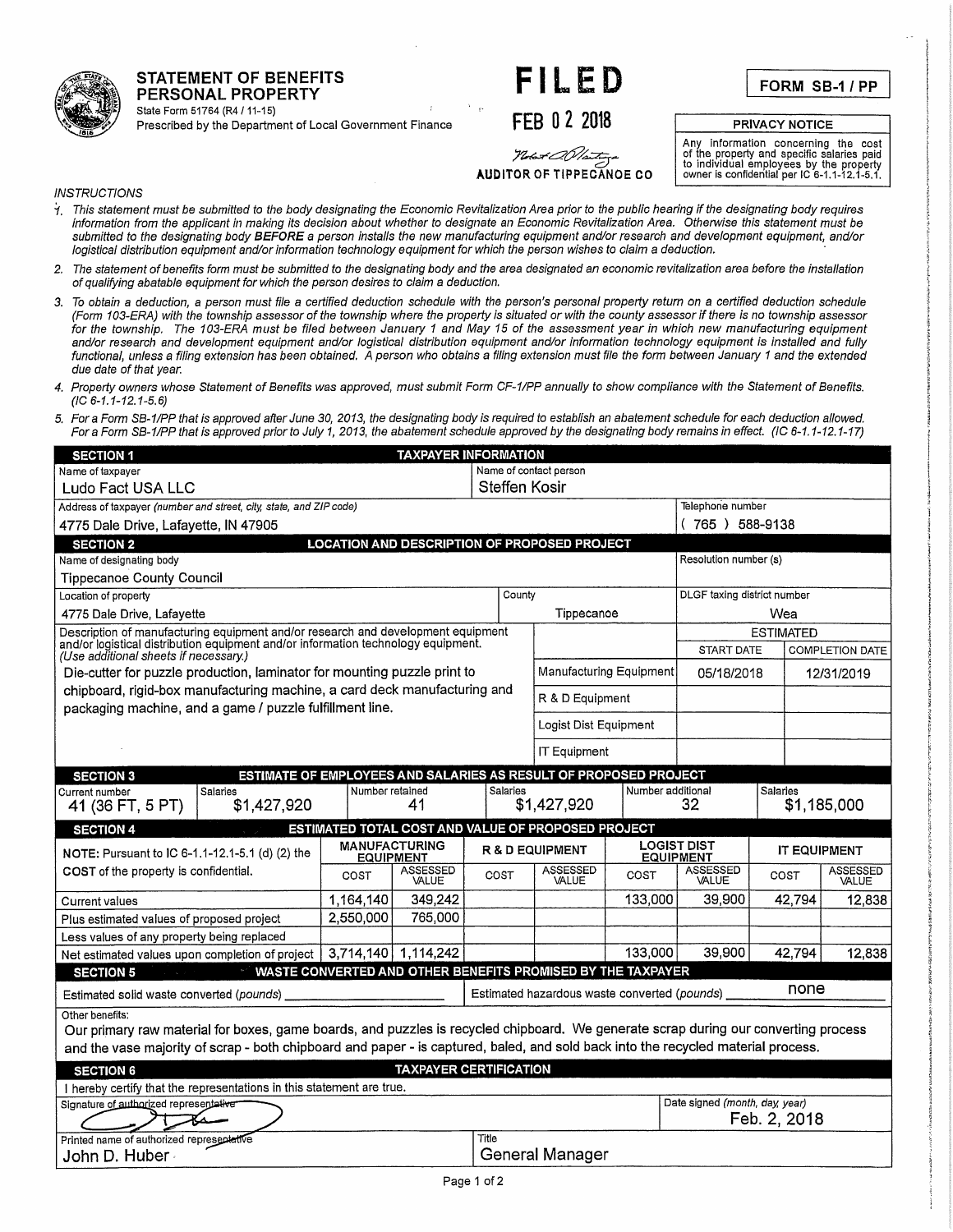#### FOR USE OF THE DESIGNATING BODY

|                                                                                                  |                                                                                                                       |          |               |                                                                                                                    |                                              | A. The designated area has been limited to a period of time not to exceed called aryears * (see below). The date this designation expires               |
|--------------------------------------------------------------------------------------------------|-----------------------------------------------------------------------------------------------------------------------|----------|---------------|--------------------------------------------------------------------------------------------------------------------|----------------------------------------------|---------------------------------------------------------------------------------------------------------------------------------------------------------|
| B. The type of deduction that is allowed in the designated area is limited to:                   | 1. Installation of new manufacturing equipment;<br>2. Installation of new research and development equipment;         |          |               |                                                                                                                    | $\Box$ Yes $\Box$ No<br>$\Box$ Yes $\Box$ No | Enhanced Abatement per IC 6-1.1-12.1-18<br>Check box if an enhanced abatement was                                                                       |
|                                                                                                  | 3. Installation of new logistical distribution equipment.<br>4. Installation of new information technology equipment; |          |               |                                                                                                                    | $\Box$ Yes $\Box$ No<br>$\Box$ Yes $\Box$ No | approved for one or more of these types.                                                                                                                |
| \$                                                                                               |                                                                                                                       |          |               | (One or both lines may be filled out to establish a limit, if desired.)                                            |                                              | C. The amount of deduction applicable to new manufacturing equipment is limited to \$ __________________ cost with an assessed value of                 |
|                                                                                                  |                                                                                                                       |          |               | \$ [arr additional controls into the smay be filled out to establish a limit, if desired.)                         |                                              | D. The amount of deduction applicable to new research and development equipment is limited to \$ __________________ cost with an assessed value of      |
|                                                                                                  |                                                                                                                       |          |               | \$ ______________________. (One or both lines may be filled out to establish a limit, if desired.)                 |                                              | E. The amount of deduction applicable to new logistical distribution equipment is limited to \$ _________________ cost with an assessed value of        |
| $\frac{3}{2}$                                                                                    |                                                                                                                       |          |               | (One or both lines may be filled out to establish a limit, if desired.)                                            |                                              | F. The amount of deduction applicable to new information technology equipment is limited to \$ __________________ cost with an assessed value of        |
|                                                                                                  |                                                                                                                       |          |               |                                                                                                                    |                                              |                                                                                                                                                         |
|                                                                                                  |                                                                                                                       |          |               |                                                                                                                    |                                              |                                                                                                                                                         |
|                                                                                                  |                                                                                                                       |          |               | new information technology equipment installed and first claimed eligible for deduction is allowed for:            |                                              | H. The deduction for new manufacturing equipment and/or new research and development equipment and/or new logistical distribution equipment and/or      |
| $\Box$ Year 1                                                                                    | $\Box$ Year 2                                                                                                         | □ Year 3 | $\Box$ Year 4 | $\Box$ Year 5                                                                                                      |                                              | Enhanced Abatement per IC 6-1.1-12.1-18                                                                                                                 |
| $\Box$ Year 6                                                                                    | $\Box$ Year 7                                                                                                         | □ Year 8 | $\Box$ Year 9 | $\Box$ Year 10                                                                                                     |                                              | Number of years approved:<br>(Enter one to twenty (1-20) years; may not<br>exceed twenty (20) years.)                                                   |
|                                                                                                  | If yes, attach a copy of the abatement schedule to this form.                                                         |          |               | If no, the designating body is required to establish an abatement schedule before the deduction can be determined. |                                              | I. For a Statement of Benefits approved after June 30, 2013, did this designating body adopt an abatement schedule per IC 6-1.1-12.1-17? [ ] Yes [ ] No |
| determined that the totality of benefits is sufficient to justify the deduction described above. |                                                                                                                       |          |               |                                                                                                                    |                                              | Also we have reviewed the information contained in the statement of benefits and find that the estimates and expectations are reasonable and have       |
| Approved by: (signature and title of authorized member of designating body)                      |                                                                                                                       |          |               | Telephone number<br>$\rightarrow$                                                                                  |                                              | Date signed (month, day, year)                                                                                                                          |
| Printed name of authorized member of designating body                                            |                                                                                                                       |          |               | Name of designating body                                                                                           |                                              |                                                                                                                                                         |

#### IC 6-4 .1 -1 2.1-17

#### Abatement schedules

Sec. 17. (a) A designating body may provide to a business that is established in or relocated to a revitalization area and that receives a deduction under section 4 or 4.5 of this chapter an abatement schedule based on the following factors:

(1) The total amount of the taxpayer's investment in real and persona<sup>l</sup> property.

 $(2)$  The number of new full-time equivalent jobs created.

(3) The average wage of the new employees compared to the state minimum wage.

(4) The infrastructure requirements forthe taxpayer's investment.

(b) This subsection applies to <sup>a</sup> statement of benefits approved after June 30, 2013. <sup>A</sup> designating body shallestablish an abatement schedule for each deduction allowed under this chapter. An abatement schedule must specify the percentage amount of the deduction for each year of the deduction. An abatement schedule may not exceed ten (10) years.

(c) An abatement schedule approved for <sup>a</sup> particular taxpayer before July 1, 2013, remains in effect until the abatement schedule expires under the terms of the resolution approving the taxpayer's statement of benefits.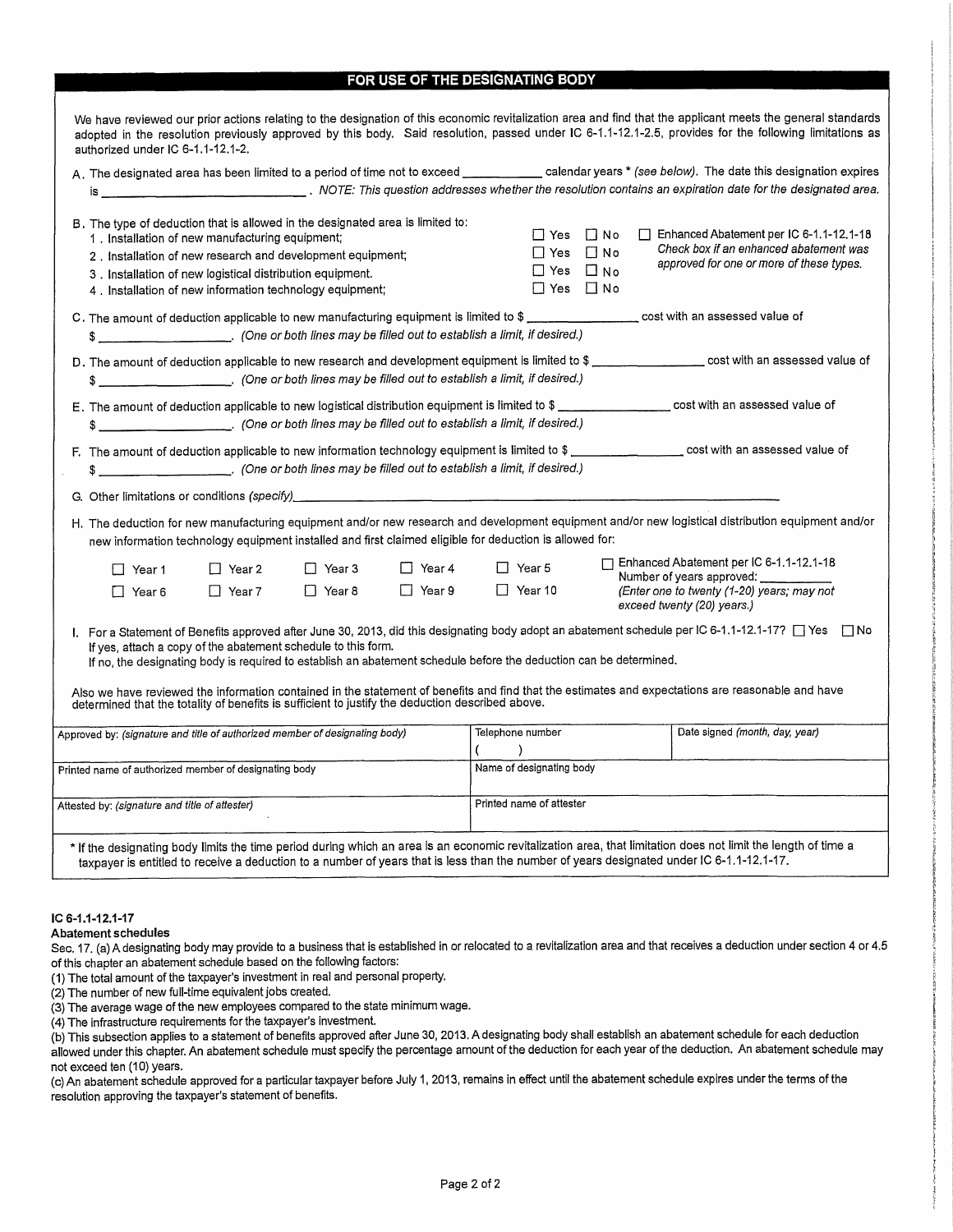### SUPPLEMENT TO STATEMENT OF BENEFITS Real Estate & Personal Property

#### INSTRUCTIONS:

1. This completed SUPPLEMENT and the completed STATEMENT OF BENEFITS, along with all other requested materials, must be submitted to Greater Lafayette Commerce.

2. This SUPPLEMENT TO STATEMENT OF BENEFITS is partof the total application, and the CERTIFICATION in the STATEMENT OF BENEFITS applies to all statements in the APPLICATION.

| <b>SECTION 1</b>                                                                             |                                          | <b>APPLICANT</b> |   |                       |                                       |
|----------------------------------------------------------------------------------------------|------------------------------------------|------------------|---|-----------------------|---------------------------------------|
| Name of Taxpayer: Ludo Fact USA LLC                                                          |                                          |                  |   |                       |                                       |
| Address of Taxpayer (street and number, city, state & ZIP code):                             |                                          |                  |   | Telephone:            | 765.588.9138                          |
| 4775 Dale Drive, Lafayette, IN 47905                                                         |                                          |                  |   | E-mail:               |                                       |
| Name of Applicant if different from Taxpayer:                                                | N/A                                      |                  |   |                       |                                       |
| Address of Applicant if different from Taxpayer (street and number, city, state & ZIP code): |                                          |                  |   | Telephone:<br>E-mail: |                                       |
| Description of relationship of Applicant to Taxpayer:                                        |                                          |                  |   |                       |                                       |
| Contact for this Application:                                                                | Steffen Kosir                            |                  |   |                       |                                       |
| Address of Contact if different from Taxpayer (street and number, city, state & ZIP code):   |                                          |                  |   | Telephone:<br>E-mail: | 765,588,9138<br>skosir@ludofactusa.co |
| Name of Parent Company (if any):                                                             |                                          |                  |   |                       |                                       |
| Does the company currently conduct business at this site?                                    |                                          | Yes              | x | No                    |                                       |
|                                                                                              | If "No", how is the site currently used? |                  |   |                       |                                       |
| Annual Report & History of Company                                                           |                                          |                  |   |                       |                                       |
|                                                                                              |                                          |                  |   |                       |                                       |
|                                                                                              |                                          |                  |   |                       |                                       |
| Company Certified Public Accountant: Roedel and Partner<br>Company Commercial Bankers:       | Old National Bank                        |                  |   |                       |                                       |

| 1000                                                                                             |     |    |  |
|--------------------------------------------------------------------------------------------------|-----|----|--|
| Is this area currently designated as an Economic Revitalization Area?                            | Yes | N٥ |  |
| Has it ever been so designated in the past?                                                      | Yes | No |  |
| Is this property in a Tax Increment Finance (TIF) district<br>(requires RD Commission Approval)? | Yes | No |  |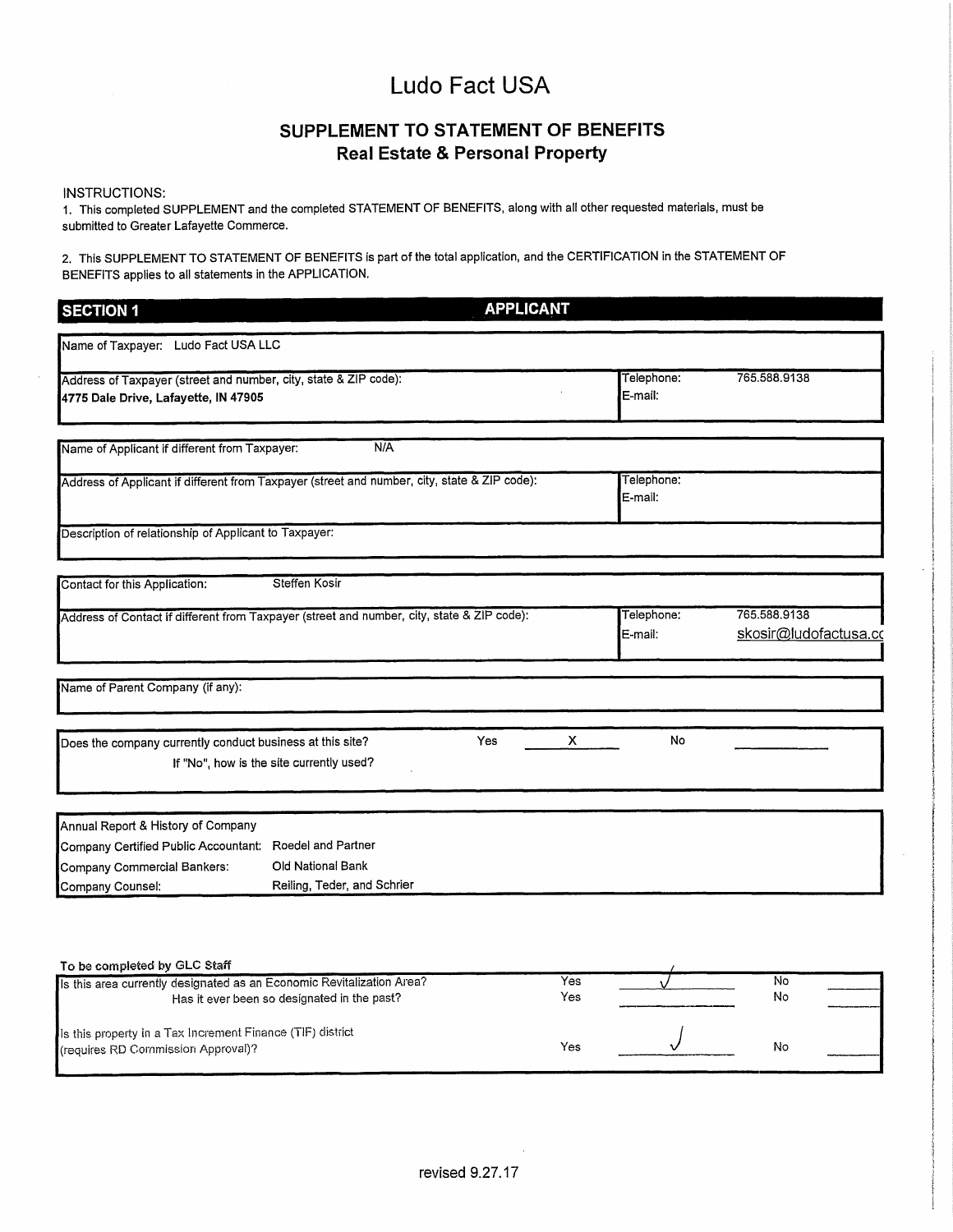|                                                                                                                                                                                       | <b>JURISDICTION &amp; PURPOSE</b>                                                                                                                                                                                                                                                                     |
|---------------------------------------------------------------------------------------------------------------------------------------------------------------------------------------|-------------------------------------------------------------------------------------------------------------------------------------------------------------------------------------------------------------------------------------------------------------------------------------------------------|
| Jurisdication:<br>Lafayette<br><b>West Lafayette</b><br>Tippecanoe                                                                                                                    | Purpose of Application:<br>Real Estate Tax Abatement -<br>years<br>$\overline{\mathsf{x}}$<br>Personal Property Tax Abatement -<br>5<br>years                                                                                                                                                         |
| Type of Industry:                                                                                                                                                                     |                                                                                                                                                                                                                                                                                                       |
| Research & Development<br>Manufacturing<br>Logistics                                                                                                                                  | х                                                                                                                                                                                                                                                                                                     |
| Information Technology<br>Other                                                                                                                                                       | Please specify:                                                                                                                                                                                                                                                                                       |
| Describe proposed project.<br>packaging, board game, and jigsaw puzzle markets.                                                                                                       | Ludo Fact USA intends to expand current production capabilities - laminating, die-cutting, game fulfillment, and rigid box manufacturing - as well as<br>add the new capability of producing playing card decks. All the new equipment is in support of the company's expanded efforts in the general |
|                                                                                                                                                                                       |                                                                                                                                                                                                                                                                                                       |
| <b>SECTION 3</b>                                                                                                                                                                      | <b>PROPERTY DESCRIPTION</b><br>79-131-55605-02                                                                                                                                                                                                                                                        |
|                                                                                                                                                                                       |                                                                                                                                                                                                                                                                                                       |
|                                                                                                                                                                                       | 4775 Dale Drive, Lafayette, IN 47905                                                                                                                                                                                                                                                                  |
|                                                                                                                                                                                       | **ATTACH LEGAL DESCRIPTION & PLAT MAP WITH LOCATION**                                                                                                                                                                                                                                                 |
|                                                                                                                                                                                       | NATURE OF REAL ESTATE IMPROVEMENTS                                                                                                                                                                                                                                                                    |
|                                                                                                                                                                                       | N/A<br>Size of facility to be constructed and /or renovated                                                                                                                                                                                                                                           |
|                                                                                                                                                                                       | Rehabilitation of existing structure(s), especially architecturally significant or historic structures                                                                                                                                                                                                |
| Assessor's Personal Property Key Number(s):<br>Location of Real Property (street and number, city, state & ZIP code):<br><b>SECTION 4</b><br>Describe any Real Property Improvements: | Demolition of architecturally significant or historic structure(s)                                                                                                                                                                                                                                    |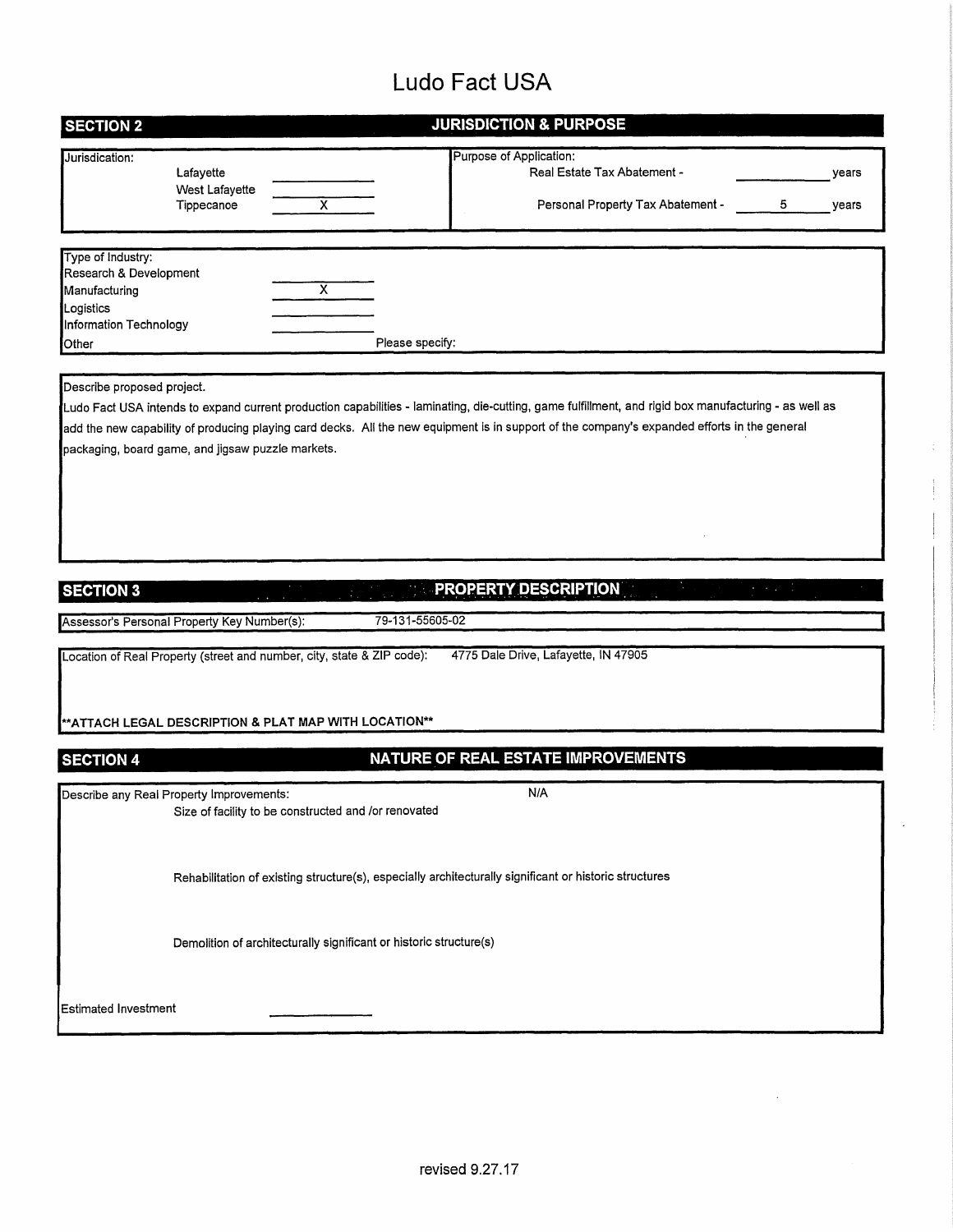$\hat{\boldsymbol{\epsilon}}$ 

| <b>SECTION 5</b>                                                                                                                                                    |                                  |                       |                 |                        | PERSONAL PROPERTY                           |                |                                                                                                                                                            |
|---------------------------------------------------------------------------------------------------------------------------------------------------------------------|----------------------------------|-----------------------|-----------------|------------------------|---------------------------------------------|----------------|------------------------------------------------------------------------------------------------------------------------------------------------------------|
| Type of Project:<br>Research & Development<br>Machinery & Equipment<br>Logistics<br>Information Technology<br>Other                                                 |                                  | x                     | Please specify: |                        |                                             |                |                                                                                                                                                            |
| <b>Estimated Investment</b>                                                                                                                                         |                                  | \$2,550,000           |                 |                        |                                             |                |                                                                                                                                                            |
| **ATTACH DEPRECIATION SCHEDULE**                                                                                                                                    |                                  |                       |                 |                        |                                             |                |                                                                                                                                                            |
| *APPLIES ONLY FOR THE CITY OF LAFAYETTE*                                                                                                                            |                                  |                       |                 |                        |                                             |                |                                                                                                                                                            |
| Please note that all Personal Property tax abatements are subject to a Memorandum of Agreement that may require repayment of all or                                 |                                  |                       |                 |                        |                                             |                |                                                                                                                                                            |
|                                                                                                                                                                     |                                  |                       |                 |                        |                                             |                | a portion of the tax savings realized in a designated ERA if it is terminated because the property is removed from the City of Lafayette by the applicant. |
| Please contact the City of Lafayette Economic Department for details.                                                                                               |                                  |                       |                 |                        |                                             |                |                                                                                                                                                            |
| <b>SECTION 6</b>                                                                                                                                                    |                                  |                       |                 |                        | <b>EMPLOYMENT</b>                           |                |                                                                                                                                                            |
| How many do you employ today?<br>How many will you employ after the project is complete?<br>How many jobs will be created?<br>How many jobs are retained?           |                                  |                       |                 | 41 (36 FT, 5 PT)<br>73 | 32 Full-time<br>36 Full-time<br>0 Full-time |                | Part-time<br>5 Part-time<br>0 Part-time                                                                                                                    |
| How many jobs will be eliminated?                                                                                                                                   |                                  |                       |                 |                        |                                             |                |                                                                                                                                                            |
| Will any of the new positions be temporary or filled by contract employees                                                                                          | If "Yes", describe the contract: |                       |                 | Yes                    |                                             | No             | х                                                                                                                                                          |
| Will new employees be hired from the Tippecanoe region?                                                                                                             |                                  |                       |                 | Yes                    | х                                           | No             |                                                                                                                                                            |
| If any positions are to be eliminated, please explain the circumstances and if any of the employees from these positions will be<br>eligible for the new positions. |                                  |                       |                 |                        |                                             |                |                                                                                                                                                            |
|                                                                                                                                                                     |                                  |                       |                 |                        |                                             |                |                                                                                                                                                            |
| How many additional employees are:                                                                                                                                  |                                  | <b>Hourly Average</b> |                 |                        | How many retained employees are:            | Number         | <b>Hourly Average</b>                                                                                                                                      |
|                                                                                                                                                                     | Number<br>23                     | 15.9                  |                 |                        | Production                                  | 33 (29 FT)     | 13.75                                                                                                                                                      |
| Production<br>Administrative                                                                                                                                        | 6                                | 19                    |                 |                        | Administrative                              | 4              | 23.8                                                                                                                                                       |
| Management<br>Professional/<br>Technical                                                                                                                            | 1                                | 32.25                 |                 |                        | Management<br>Professional/<br>Technical    | $\overline{2}$ | 57                                                                                                                                                         |
| Other (Sales)                                                                                                                                                       | $\mathbf{2}$                     | 28.8                  |                 |                        | Other                                       | 2              | 25.25                                                                                                                                                      |
| Total/<br>Average Wage                                                                                                                                              |                                  | 17.8                  |                 |                        | Total/<br>Average Wage                      |                | 17.83                                                                                                                                                      |
|                                                                                                                                                                     |                                  |                       |                 |                        |                                             |                |                                                                                                                                                            |
| What is the anticipated time frame for reaching full employment and the salary goals, per SB-1, from completion of improvement?                                     |                                  |                       |                 |                        |                                             |                |                                                                                                                                                            |
|                                                                                                                                                                     |                                  |                       |                 |                        |                                             |                |                                                                                                                                                            |
| Year                                                                                                                                                                | 1 yr                             | 2 yrs                 | 3 yrs           | 4 yrs                  | 5 yrs                                       | > 5            |                                                                                                                                                            |
| Employment (Add'l)                                                                                                                                                  | 15                               | $\overline{17}$       |                 |                        |                                             |                |                                                                                                                                                            |
| Salary                                                                                                                                                              | 555,000                          | 630                   |                 |                        |                                             |                |                                                                                                                                                            |
| **IF GREATER THAN FIVE YEARS PROVIDE DETIALED TIMETABLE**                                                                                                           |                                  |                       |                 |                        |                                             |                |                                                                                                                                                            |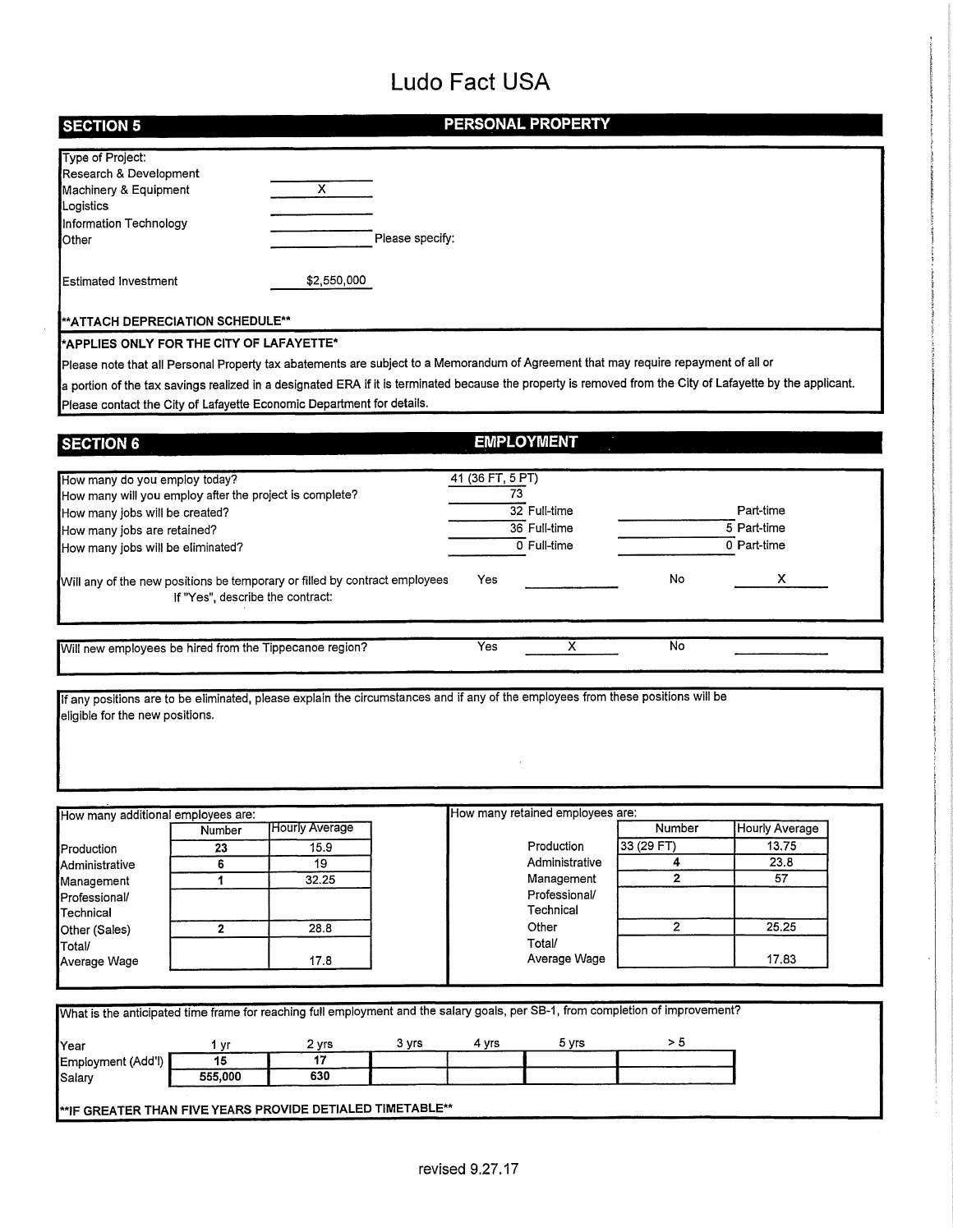|                               |                                                                                                                                                    |     | <b>Yes</b>                   | х                              | No  |                         |   |
|-------------------------------|----------------------------------------------------------------------------------------------------------------------------------------------------|-----|------------------------------|--------------------------------|-----|-------------------------|---|
|                               | Does the company provide benefits to full time employees?                                                                                          |     |                              |                                |     |                         |   |
|                               | If "Yes", explain and list:                                                                                                                        | 65% | % paid                       |                                |     |                         |   |
|                               | Health Insurance                                                                                                                                   | 100 | % paid                       | (\$10,000)                     |     |                         |   |
|                               | Life insurance                                                                                                                                     |     | % paid                       |                                |     |                         |   |
|                               | Disability                                                                                                                                         |     |                              |                                |     |                         |   |
|                               | Childcare                                                                                                                                          |     | % paid                       |                                |     |                         |   |
|                               | Vacation                                                                                                                                           | 12  |                              | min. # of days (Paid time off) |     |                         |   |
|                               | Retirement                                                                                                                                         |     | % paid                       |                                |     |                         |   |
|                               | Other                                                                                                                                              |     | % paid                       |                                |     |                         |   |
|                               |                                                                                                                                                    |     |                              |                                |     |                         |   |
|                               |                                                                                                                                                    |     |                              |                                |     |                         |   |
| To be completed by GLC Staff. |                                                                                                                                                    |     |                              |                                |     |                         |   |
|                               | Is the average wage at or above the Tippecanoe County average?                                                                                     |     | Yes                          |                                | No  |                         |   |
|                               |                                                                                                                                                    |     |                              |                                |     |                         |   |
|                               |                                                                                                                                                    |     |                              |                                |     |                         |   |
| <b>JEVIDUI</b>                |                                                                                                                                                    |     | <b>IWITHUID &amp; JIMIUD</b> |                                |     |                         |   |
|                               |                                                                                                                                                    |     |                              |                                |     |                         |   |
|                               | Please estimate the % of your products or services sold outside this 8-county economic region?                                                     |     |                              |                                |     | 98 %                    |   |
|                               |                                                                                                                                                    |     |                              |                                |     |                         |   |
|                               |                                                                                                                                                    |     |                              |                                |     |                         |   |
|                               | Does the applicant supply any local firms?                                                                                                         |     | <b>Yes</b>                   |                                | No  | x                       |   |
| If yes, please list:          |                                                                                                                                                    |     |                              |                                |     |                         |   |
|                               |                                                                                                                                                    |     |                              |                                |     |                         |   |
|                               |                                                                                                                                                    |     |                              |                                |     |                         |   |
|                               |                                                                                                                                                    |     |                              |                                |     |                         |   |
|                               | Will any additional public utilities, city services or other infrastructure be required by this project?                                           |     |                              |                                | Yes |                         |   |
|                               |                                                                                                                                                    |     |                              |                                | No  | x                       |   |
| If "Yes", explain:            | Will use more electrical and water.                                                                                                                |     |                              |                                |     |                         |   |
|                               |                                                                                                                                                    |     |                              |                                |     |                         |   |
|                               |                                                                                                                                                    |     |                              |                                |     |                         |   |
|                               |                                                                                                                                                    |     |                              |                                |     |                         |   |
|                               | Will any environmental permits be needed?                                                                                                          |     | Yes                          |                                | No  | X                       |   |
| If "Yes", explain:            |                                                                                                                                                    |     |                              |                                |     |                         |   |
|                               |                                                                                                                                                    |     |                              |                                |     |                         |   |
|                               |                                                                                                                                                    |     |                              |                                |     |                         |   |
|                               |                                                                                                                                                    |     |                              |                                |     |                         |   |
| <b>Current Zoning</b>         | $\overline{13}$                                                                                                                                    |     |                              |                                |     |                         |   |
|                               |                                                                                                                                                    |     |                              |                                |     |                         |   |
|                               | Will any changes, special exceptions                                                                                                               |     |                              |                                |     |                         |   |
|                               | be required?                                                                                                                                       | Yes |                              | No                             | X   |                         |   |
|                               |                                                                                                                                                    |     |                              |                                |     |                         |   |
|                               | Have they been approved?                                                                                                                           | Yes |                              | No                             |     | <b>N/A</b>              | х |
|                               |                                                                                                                                                    |     |                              |                                |     |                         |   |
|                               |                                                                                                                                                    |     |                              |                                |     |                         |   |
|                               | Has the applicant or any predecessor of the applicant defaulted in any material respect the performance of financial obligations by the applicant? |     |                              |                                |     |                         |   |
|                               |                                                                                                                                                    | Yes |                              | No                             | X.  |                         |   |
|                               |                                                                                                                                                    |     |                              |                                |     |                         |   |
|                               |                                                                                                                                                    |     |                              |                                |     |                         |   |
|                               | Is there any pending litigation materially affecting the applicant?                                                                                |     | Yes                          |                                | No  | $\overline{\mathsf{x}}$ |   |
|                               |                                                                                                                                                    |     |                              |                                |     |                         |   |
|                               | If "Yes", please describe giving procedural posture of the case(s):                                                                                |     |                              |                                |     |                         |   |
|                               |                                                                                                                                                    |     |                              |                                |     |                         |   |
|                               |                                                                                                                                                    |     |                              |                                |     |                         |   |
|                               |                                                                                                                                                    |     |                              |                                |     |                         |   |
|                               |                                                                                                                                                    |     |                              |                                |     |                         |   |